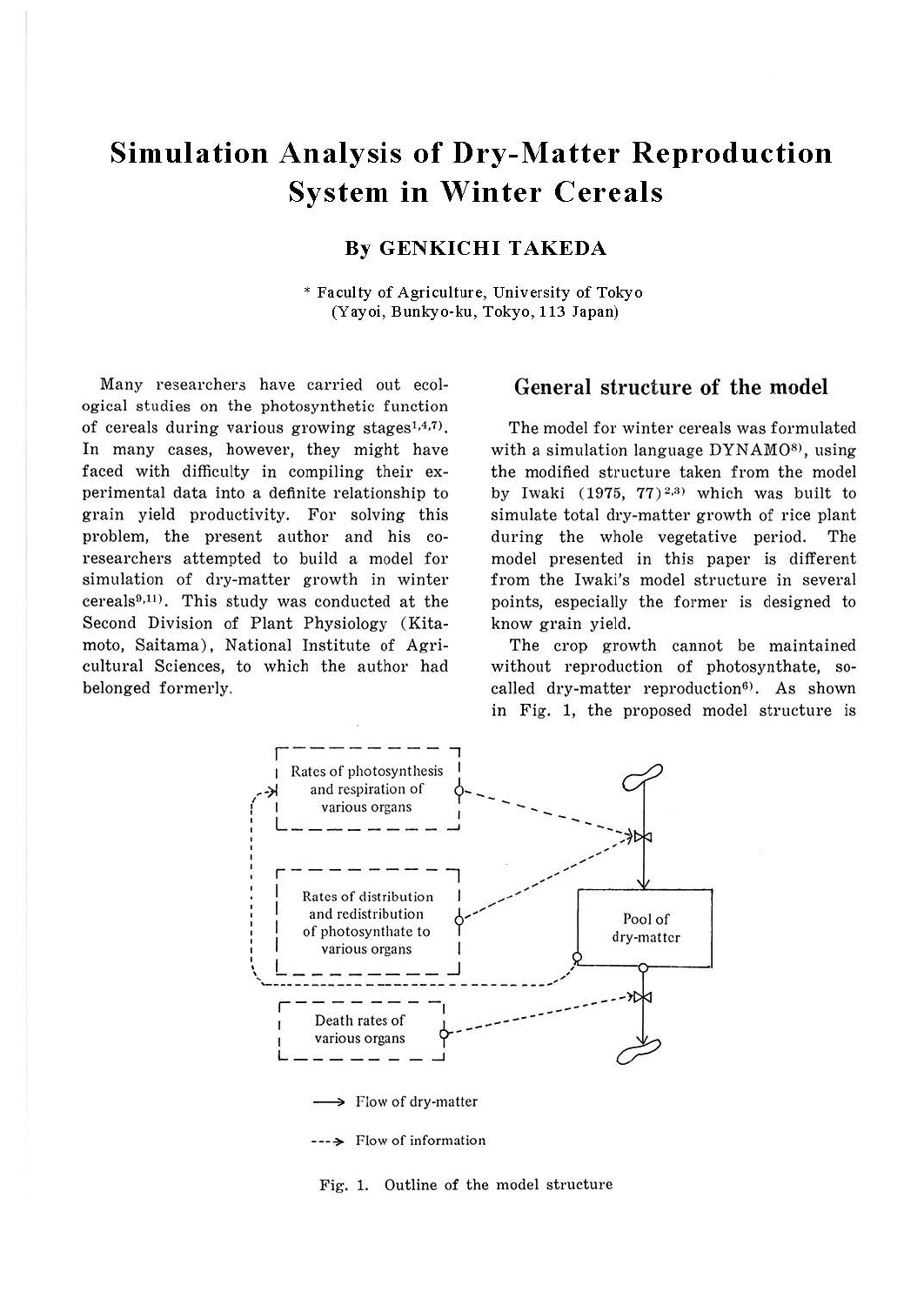simplified as far as possible and involves "feed back system" only between dry-matter weight and rate of photosynthesis and respiration of organs. General structure is outlined as follows.

### 1) *Dry-matter weight*

Dry-matter weight is simulated with a special attention to ear dry-matter weight in order to estimate grain production. One example of the equation for simulation is shown as follows:

# $\frac{dLEB}{dt} (= LEGR\text{-}RLDR\text{-}DLDR) \times 0.612\cdots (1)$

where,  $\angle$ LEB: Difference in dry-matter weight of leaf blades between a day and the preceding day,  $\Delta t$ : one day, LEGR: PG $\tau$  (daily gross photosynthesis of various organs except that of ear)  $\times$  DI<sub>1</sub>. (ratio of distribution of photosynthate to leaf blades), RLDR: Daily redistribution of photosynthate into ears from leaf blades, and DLDR: Death rate per day of leaf blades.

It was assumed that the product by ear photosynthesis is stored only in the ears, and dates for germination and heading of each crop are fixed.

### 2) Photosynthesis and respiration of various *organs*

Firstly, it was postulated that all the ears are distributed in the top layer of the canopy, and that the other organs with photosynthetic ability (leaf blades, leaf sheaths and a part of culms) are distributed uniformly in the layer beneath the ears. Then, the daily gross photosynthesis (consists of PG<sub>E</sub>: that of ears, and PG<sub>E</sub>: that of leaf hlades) of the canopy can be calculated by the following approximate equations;

where, A<sub>v</sub>, B<sub>v</sub>, A<sub>1</sub>, B<sub>1</sub>: Parameters which characterize the shape of light-photosynthesis

curve in ear  $(A_{r_1}, B_{r_2})$  and leaf blade  $(A_{r_1}, B_{r_1})$ , D: Day length, K: Extinction coefficient of photosynthetic organs, I<sub>M</sub>: Maximum solar radiation above the crop canopy at noon. EAI: Index of logitudinal section area of ears (including awns) in the canopy, M: Light transmissibility of single organs, LAI: Leaf blade area index, TAI: Sum of area indices of plant parts except ears,  $I<sub>x</sub>$ : Maximum solar radiation under the layer of ears.

The equation (2) and (3) are induced by modifying that of Kuroiwa (1968)<sup>5)</sup>. The equations relating to leaf sheath and culm can be obtained by resembling the equation (3). Parameter A and B  $(A_{v_1}, A_{v_2}, B_{v_3}, B_{v.}$  etc.) are the coefficient of the following equation,

P= 1 !~1 ............ .... ............. .......... (4)

where, P is gross photosynthesis of single organ, and I is light intensity.

For determining the parameter A and B, the three non-linear relationships found from experimental data were used in this model (Fig.  $2)$ <sup>4,10</sup>): (1) As the photosynthetic ability of single organ begins to lower gradually according to the age, the pattem of light-photosynthesis curve also begins to change largely in A, but only slightly in B. This relationship is connected with the mean photosynthetic ability of the canopy in the model (Fig. 2-Jeft). (2) It can be summarized roughly under the field condition that the effect of temperature on photosynthesis appears only in cold winter days in depressive direction (Fig. 2-middle). (3) Photosynthetic ability of single organ was obtained from the experimental data which were measured under the near-optimum environmental condition. In the model, the mean value of each organ is used as the basic photosynthetic parameter, determined to be dependent on the age of plants (Fig. 2-right).

$$
PG_{E} = \frac{2B_{E} \cdot D}{A_{E} \cdot K} \times In \cdot \frac{1 + \sqrt{1 + A_{E} \cdot K} \cdot I_{M}/(1 - M)}{1 + \sqrt{1 + A_{E} \cdot K} \cdot I_{M} \cdot \exp(-K \cdot EAI)/(1 - M)} \tag{2}
$$
\n
$$
PG_{L} = \frac{2B_{L} \cdot D}{A_{L} \cdot K} \cdot \frac{LAI}{TAI} \times In \cdot \frac{1 + \sqrt{1 + A_{L} \cdot K} \cdot I_{N}/(1 - M)}{1 + \sqrt{1 + A_{L} \cdot K} \cdot I_{N} \cdot \exp(-K \cdot TAI)/(1 - M)} \tag{3}
$$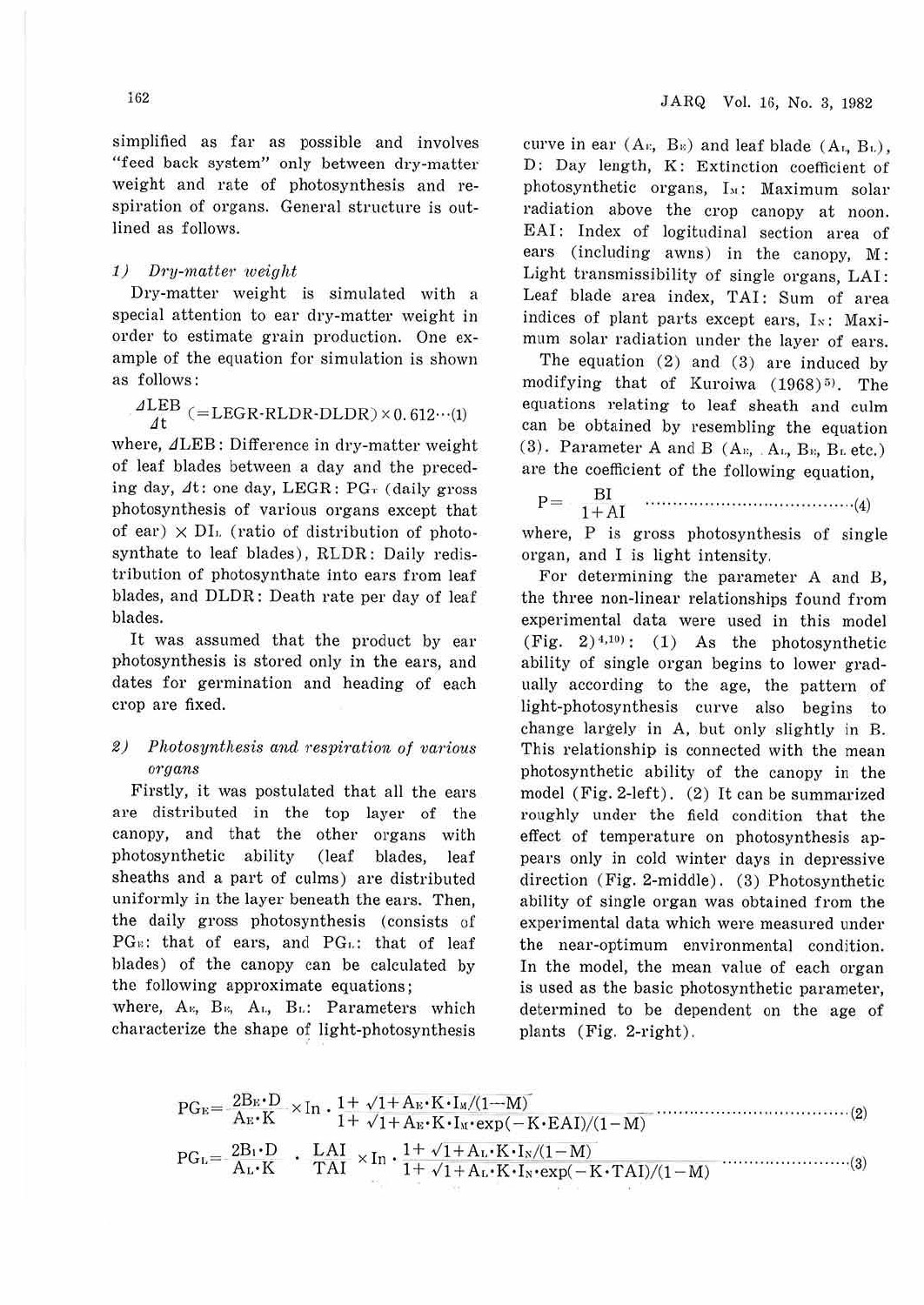

Fig. 2. Determination of parameter  $A_{I}$ .

(1) Relation between  $P_L$  and  $A_L$  $(3)$ Changes with time in  $P_{LN}$ 

(2) Relation between  $T_M$  and  $T_P$ 

Note  $P_L$ :  $P_{LN}\times T_P$ , T<sub>r</sub>: Coefficient of temperature effect on photosynthesis, T<sub>M</sub>: Approximate average value of temperature in daytime, P<sub>LN</sub>: Mean gross photosynthetic ability of leaf blade

In the Iwaki's model, the parameter of respiration was assumed to be a function of photosynthesis, biomass, age and temperature. But in the model proposed in this paper, the parameter of respiration was taken to be influenced by temperature, and was divided into two parts. The one part was given as time course of respiratory rate per unit dry-matter weight of plant except ear, and the other part was given as time course of the rate per unit area of ear.

#### Distribution and redistribution of various  $3)$ organs

Time trends in the distribution ratios are used as parameters in every simulation run to calculate allocations of photosynthate to various organs. Redistribution or import of stored organic matter from other organs is assumed to occur only in ear.

#### Death of various organs  $\mu$ )

The death of each organ is assumed to begin at 31st day after emergence. And the death rate after 31st day is determined by exponential delay function of the DYNAMO language. The mean life span of the organ except for ears and roots is assumed to be much longer in winter than in spring.

## Basic simulation of six-rowed barlev and modified simulation by changing parameters

The parameters of the basic simulation run of six-rowed barley were determined by using the results of several field tests<sup>9,10</sup>). Dates for germination and heading were fixed to November 5 and April 24 (170th day after germination), respectively. Simulation of the crop growth were made for the period of 175 days from 30th day to 205th day after the germination, as shown in Fig. 3. These results show the normal growth pattern, suggesting that the greater parts of the parameters used in the model are appropriate.

Table 1 shows examples of modified simulation outputs obtained by changing parameters relating to photosynthetic function. The changing degrees of parameters in the run 5, 8 and 12 were regarded to be of practical modifications because they were assumed from the field tests of varietal difference in six-rowed barley in Japan<sup>10)</sup>. When the photosynthetic ability of all organs was assumed to be increased by  $20\%$  (run 5), ear drymatter weight at 205th day became 524 g m<sup>-2</sup>, showing an increase of about 16% as compared with the basic run. But in this case, LAI before heading date tended to be overoptimal. This model shows also a sensitive reaction of ear dry-matter weight (grain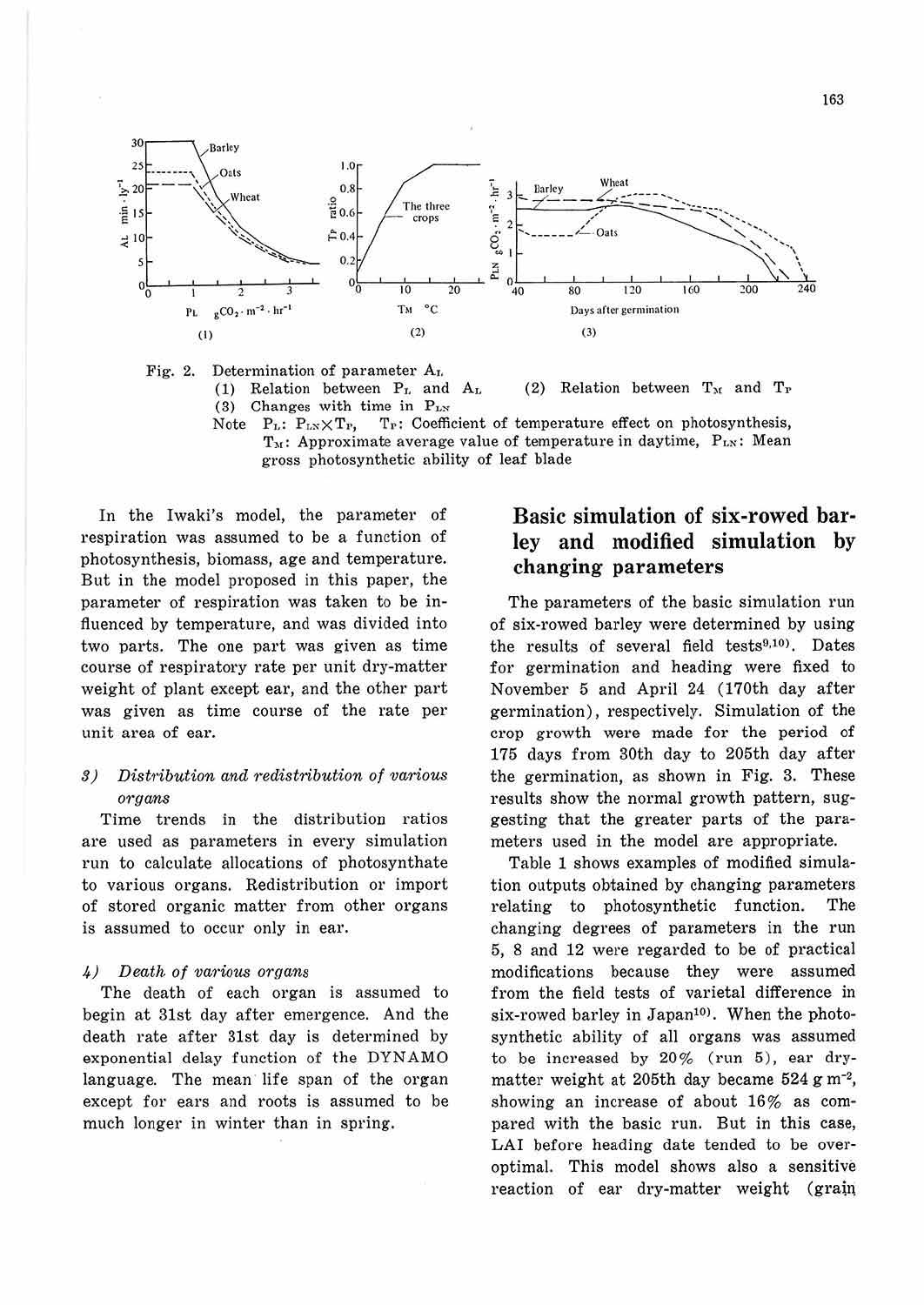



( 1) Dry-matter weight per unit of land area various organs to total gross photosynthesis (2) Contribution of the

Note T: Total dry-matter,  $W_T$ : Dry-matter other than ear.  $\overline{W}$ : Drymatter other than ear, root and dead leaf blade, E: Ear, D: Dead leaf blade

|           | LAI          |              | Ear dry-matter   |                  | Total dry-matter |  |
|-----------|--------------|--------------|------------------|------------------|------------------|--|
|           | 150th<br>day | 170th<br>day | 170th<br>day     | 205th<br>day     | 205th<br>day     |  |
|           |              |              | $g \cdot m^{-2}$ | $g \cdot m^{-2}$ | $g \cdot m^{-2}$ |  |
| Basic run | 6.75         | 4.86         | 52.2             | 451              | 1502             |  |
| Run 5     | 8.81         | 5.85         | 57.0             | 524              | 1834             |  |
| Run 8     | 4.75         | 3.60         | 42.3             | 341              | 1127             |  |
| Run 12    | 8.51         | 6.04         | 53.1             | 478              | 1579             |  |

**Table 1. Simulation results obtained by changing parameters** 

production) when the parameter A relating to the light-photosynthesis curve was reduced to about three fifths (run 8). On the other hand, the effect of changing SLA (specific leaf area) on ear dry-matter weight was slight, although the effect on LAI was large (run 12). In the run 12, parameter SLA was increased gradually with time, and by about 20% at later growth stage, as compared with the basic run.

The other results of analysis are summarized as follows :

1) There exists an optimum LAI value for the grain production.

2) Contribution of photosynthesis of various organs to grain production was calculated by eliminating the photosynthetic ability of each organ. It was  $28\%$  in ear; and  $35\%$ in leaf sheath and culm. en en pe 5.

3) When the inhibitory effect of low temperature on photosynthesis is reduced, the LAI tends to be over-optimal in spring.

4) When the life span of photosynthetic organs is prolonged only less than 10, days at the later growth stage, the grain production is increased conspicuously.

# **Comparison between model simulations and practical field tests in the three crops**

The function of photosynthesis and the growth of dry-matter in the three crops **(six**rowed barley, wheat, and oats) were measured in  $1970 / 71^{10}$ . In the field test, it was found that mean photosynthetic ability of whole leaves was high during winter in six-rowed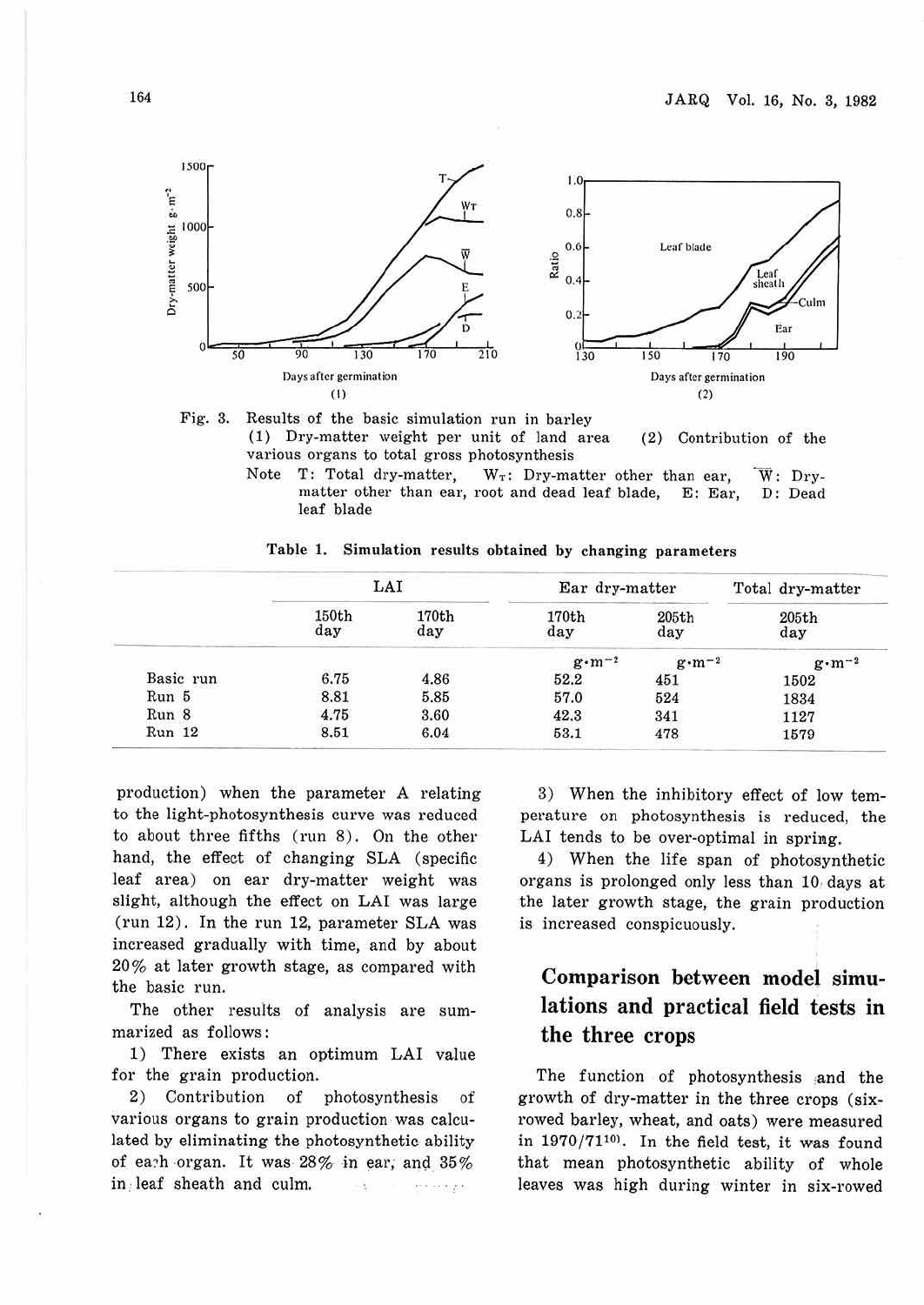

Comparison between simulation and field experiment (1). Total dry-matter Fig. 4. Note: Thick lines indicate simulation, and thin lines field experiment



and field experiment (2). Ear dry-matter Note: Signs and note are the same as in Fig. 4

barley and wheat but low in oats, and that contribution of ear photosynthesis was high in six-rowed barley and oats than wheat. The parameters for model simulations of each crop were made by using these results and the other information concerning photosynthetic function. Thus the results of field experiments and simulations were compared each other.

Fig. 4 shows changes with time in total dry-matter. At the early growth stage from about 50th day to 110th day, the result of field experiments and that of the simulations resemble each other (Fig. 4-left) and both of them show similar tendencies with regard





to inter-crop difference among the three crops. Thus, it is concluded that the parameters of photosynthetic function in the early growth stage are appropriate, and that the integration of the experimental data related to the